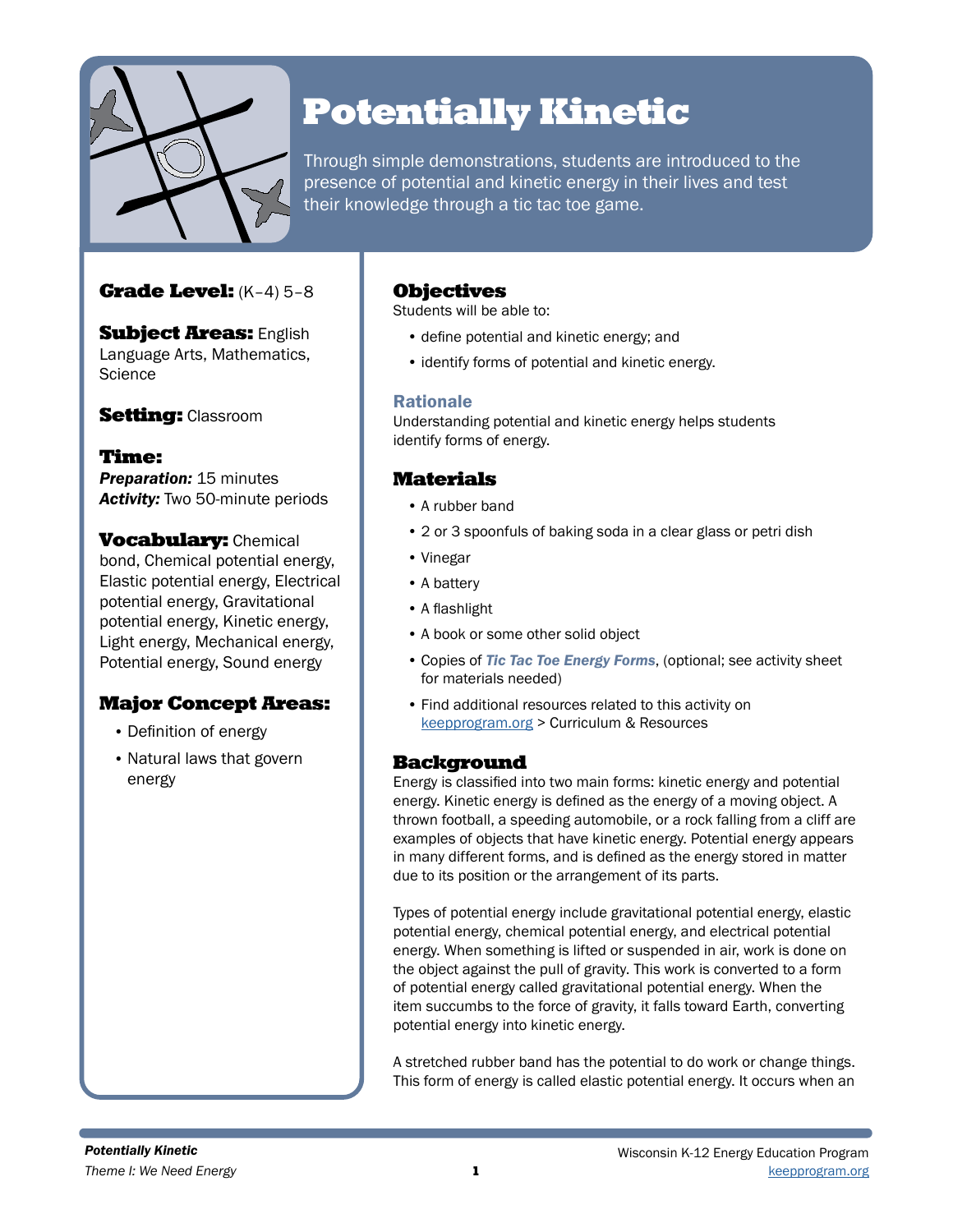object (such as our skin or a rubber band) resists being stretched out of shape. The elastic potential energy in a rubber band can be used to do work. For example, toy airplanes fly when a rubber band untwists and spins a propeller. The elastic potential energy in the rubber band was converted to kinetic energy.

It would take millions of rubber bands to move a real airplane, so gasoline is used instead. But you don't stretch gasoline to make it work, you burn it. You could release energy by burning rubber bands, but it is not practical to do so (it would take too many rubber bands and make too much of a mess!). The chemical makeup of gasoline (the arrangement of its molecules) makes it a good fuel source.

All nonliving and living things, from automobiles to zebras, are made up of molecules. It takes energy to make these molecules and hold them together. The energy stored in molecules is called chemical potential energy. When the bonds that hold a molecule together are broken, energy is released. For example, the energy stored in gasoline is released by burning it. The airplane motor uses this released energy to turn a propeller. There are many examples of chemical potential energy being converted to kinetic energy to do work. The chemical energy in food is used by our bodies to move. In a lighted firecracker chemical energy is used to make a loud sound and to scatter pieces of the firecracker all over.

A battery has chemical potential energy along with electrical potential energy. When you turn on a device that is battery-operated, such as a flashlight or a toy, the electrical potential energy stored in the battery is converted into other forms of energy such as sound, mechanical motion, thermal energy, and light (see *More about Batteries*). NOTE: For electrical appliances you plug in, the electrical potential energy is maintained by a spinning generator of a power plant, hydroelectric dam, or a wind generator. A solar cell stores electrical potential energy similar to a battery as long as the sun is shining on it.

Sound, mechanical motion, thermal energy, and light are not easily classified as kinetic and potential energy. Light is an example of electromagnetic radiation and has no mass, so it has neither kinetic nor potential energy. The remaining forms have qualities of both kinetic and potential energy. Sound is made up of vibrations (put your hand on a stereo speaker), thermal energy consists of moving molecules in air or in an object, and

mechanical energy is the combination of kinetic and potential energy of a moving object. A pendulum has mechanical energy; it continually converts kinetic energy into gravitational potential energy and back into kinetic energy as it swings back and forth. A child also has mechanical energy when he moves about. When sitting

## More About Batteries

With the chemical potential energy in batteries, the chemicals are used to separate negative electric charges (electrons) from positive charges (protons), momentarily moving them. The separated positive and negative electric charges of a battery represent another form of potential energy called electrical potential energy. When the battery is connected to an electric circuit (when a device such as a flashlight is turned on), the electrons leave the negative terminal of the battery and move (flow) through the circuit to the positive terminal. In energy terms, electrical potential energy stored in the battery is converted into kinetic energy of moving electrons. The electrons' kinetic energy is then converted into another form, such as light with the flashlight or mechanical energy with a battery-operated fan.

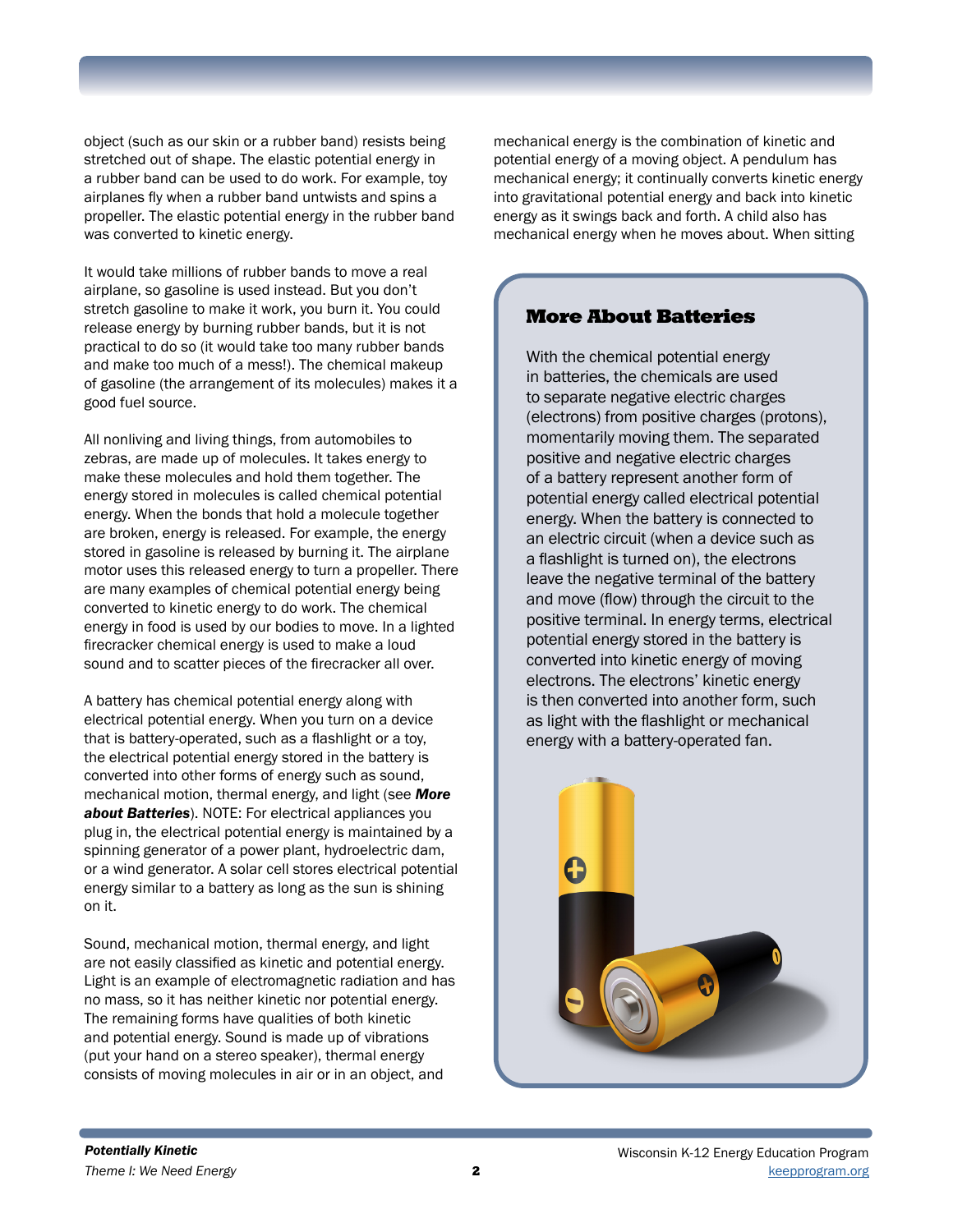the child has potential energy; but watch out, before you know it, it will suddenly be converted to kinetic energy!

## Procedure

#### **Orientation**

Review the definition of energy with students ("the ability to do work or create change"). Challenge students to list, within 30 seconds, ten things that have energy. Write their responses on the board as they list them. After the list is complete (or time is up) ask students to examine the list. What is common among many of the items in the list

| What has Energy? |
|------------------|
| 1.               |
| 2.               |
| 3.               |
| 4.               |
| 5.               |
| 6.               |
| 7.               |
| 8.               |
| 9.               |
| 10.              |
|                  |

Chances are most of their examples display some form of movement. Circle items on the list that involve movement. Tell students that energy of motion is called kinetic energy. Write this term on the board.

There may be other items in the list that involve movement, but are not as apparent. These include sound and heat. These also have kinetic energy. NOTE: If students listed light, point out that a separate form of energy is called light energy. If students gave examples of potential energy (like a stationary object such as a statue), ask them to explain why they made this suggestion, writing their answers on the board. During the **Closure**, see if they can identify which form of potential energy their suggestions fall under.

#### Steps

1. Show students a rubber band, baking soda and vinegar, a battery, and a book or some other solid object. Ask students if these items have energy. Students may not see any evidence of energy

(movement). Tell students that these items will help demonstrate the second main form of energy: potential energy. These items have the potential to do work or create change. Write the words "potential energy" across from the term "kinetic energy."

- 2. Request that a student come to the front of the room and stretch the rubber band and not let go (make sure the student is facing away from people). Now do students think there is energy in the rubber band? Discuss how the stretched rubber band, although it isn't moving, has the potential to move. The student can let go of the rubber band to prove it. This form of energy is called elastic potential energy.
- 3. Ask another student to come to the front of the room and pour a small amount of the vinegar onto the baking soda. Explain that the baking soda and vinegar are made of tiny particles called molecules, and energy is stored in the bonds that hold the molecules together. This form of energy is called chemical potential energy. Mixing the baking soda with the vinegar causes the bonds to break and the molecules to rearrange themselves. When they do, energy is released.
- 4. Show students a battery. Do they think it has energy? How can they prove it? Invite a student to put the batteries in a flashlight and show that the batteries make the flashlight work. Explain that a battery has electrical potential energy (see *More about Batteries*).
- **5.** Point out the book to students. Does it have energy? Students may comment that it must have chemical potential energy, which is true. Use the book to demonstrate another form of potential energy. Lift the book and place it precariously on a tall object, such as the top of a bookshelf. Do students think it has more or less potential energy now? Discuss the energy you used to lift the book. Would students feel comfortable standing under the book? Help students to understand that work was done against the force of gravity to lift it. Therefore the book gains gravitational potential energy.

#### **Closure**

Have students participate in the *Tic Tac Toe Energy Forms* game to assess their knowledge of forms of energy. You may want to play the first round as a class before separating students into groups. NOTE: The questions used in the game assume students know the definition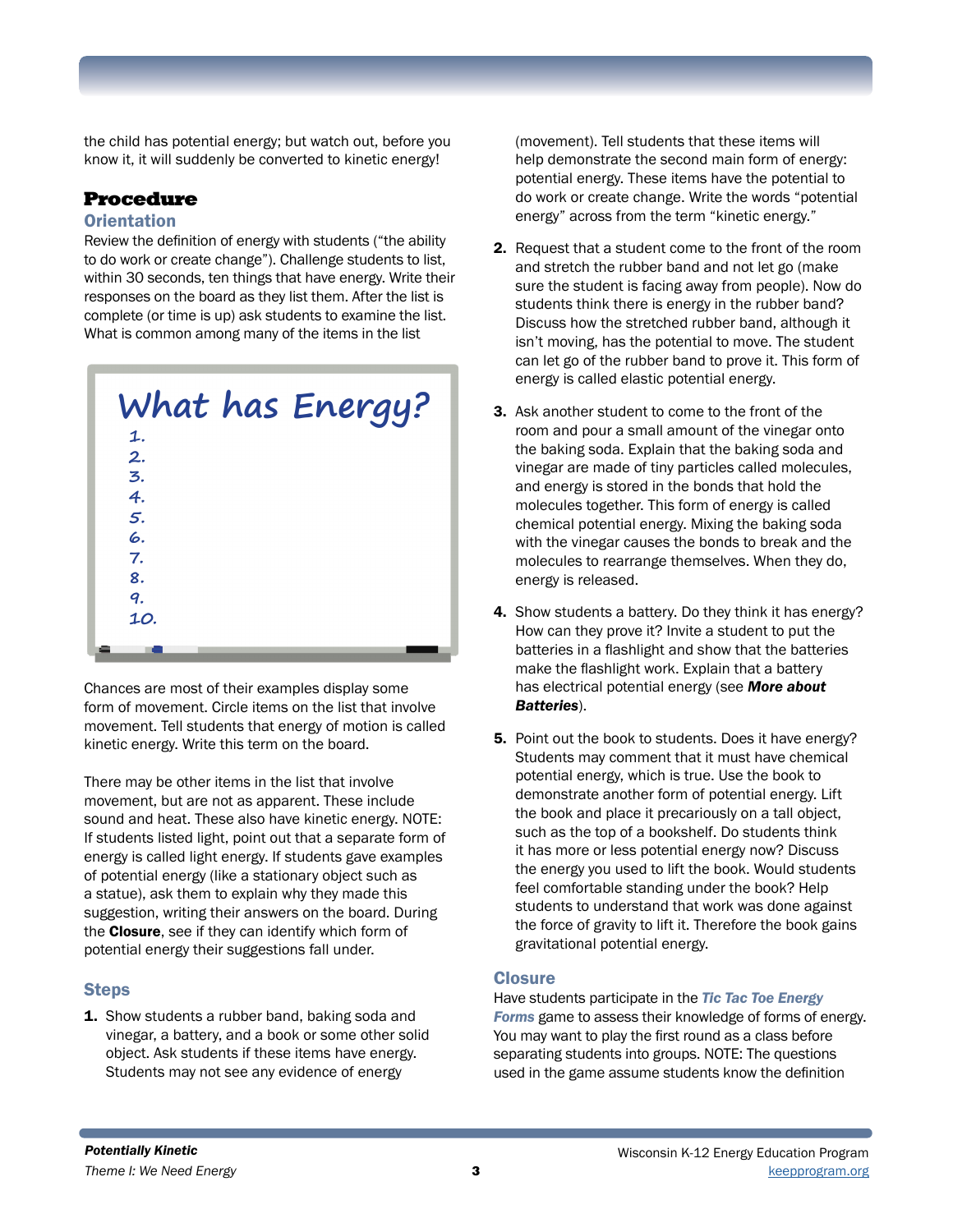of energy, forms of energy, and how energy is used to do work or change things. Some questions are more directly related to concepts in this activity than others.

#### Assessment

#### Formative

- Are students able to define kinetic and potential energy?
- Can students identify forms of kinetic and potential energy and provide examples of each?

#### **Summative**

- The *Tic Tac Toe Energy Forms* game should provide insight into students' understanding of different forms of energy.
- Write the words "kinetic energy" and "potential energy" on the board and help students develop definitions for each. Have them summarize the forms of kinetic and potential energy (see **Background**). Ask them to provide examples of each.

#### Related KEEP Activities

This activity serves as a good introduction to forms of energy. In "Evidence of Energy" students gain an awareness of energy forms around them. To have students further investigate the forms of energy, see the activity "Exploring Heat" and K-5 Energy Sparks for Theme I: "Exploring Sound, Exploring Light Energy, and Exploring Movement." Chemical potential energy stored in energy sources is introduced in the activity "Where Does It Get Its Energy?" To help students understand that energy is stored in food, you may want to demonstrate how food can be burned (see "Roasted Vittles"). Electrical energy is introduced in K-5 Energy Sparks for Theme II: "Electricity in Our Lives" and the activity "Circuit Circus." The activity "Station Break" helps students recognize energy conversions in their lives, and is a good follow-up activity.

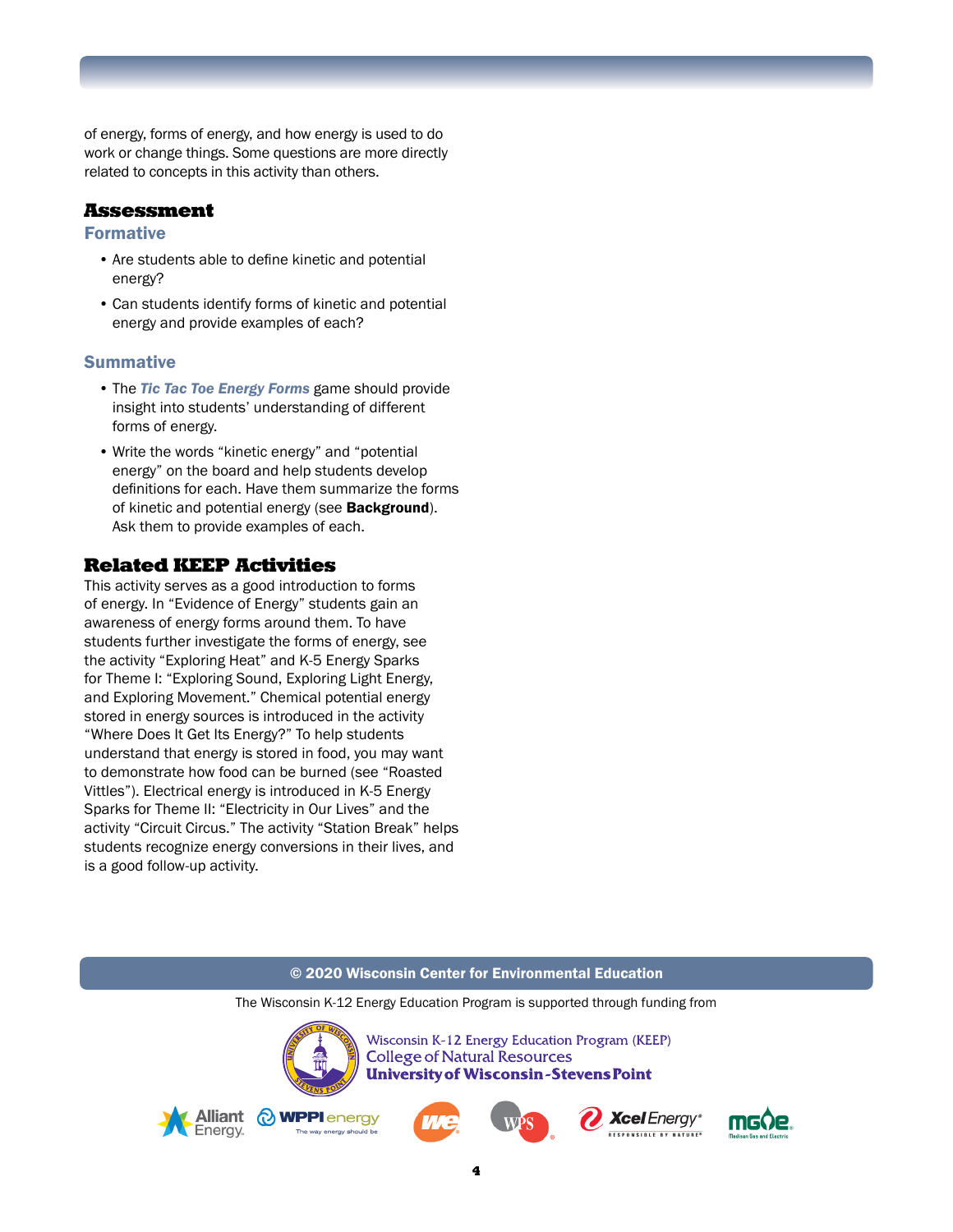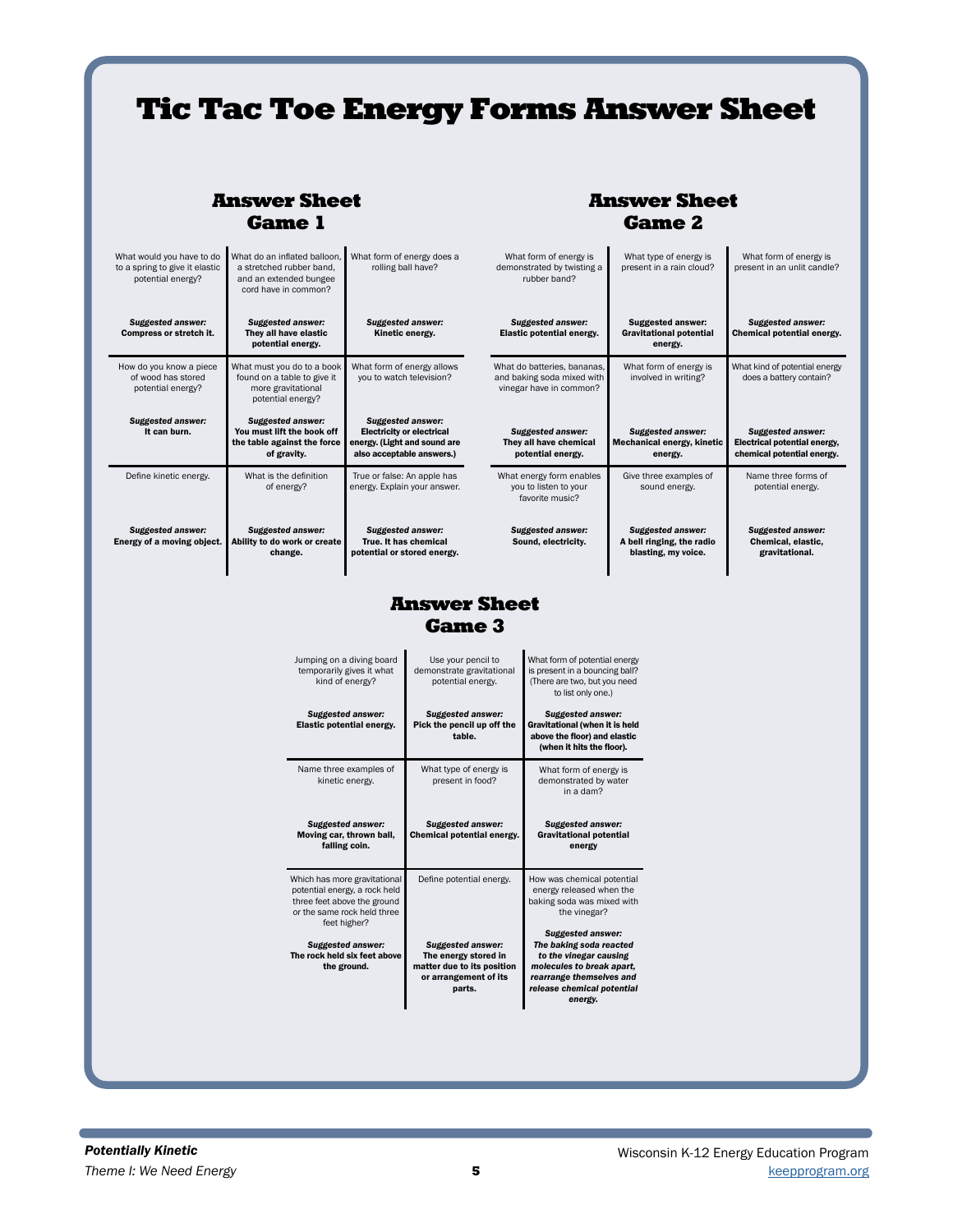## Tic Tac Toe Energy Forms

## Instructions

Work in groups of three. One of you will be the judge and the other two the players. There are three games, so switch off for each game so each of you gets to be the judge once. Your teacher will supply the judge with the answer sheet.

One player gets Os and the other Xs. Decide who goes first. The first player places an X or O in a cell and tries to answer the appropriate question for that game. The player has two minutes to respond. If answered correctly, the X or O stays in place and it's the other player's turn. If answered incorrectly, the player removes the X or O and it's the other player's turn. If there is a question that neither player can answer, then a blank square of paper is put over that cell. This means that cell cannot be used during the rest of the game. Continue the game in this fashion until someone wins (three Xs or Os in a row vertically, horizontally, or diagonally). If the game is a draw, the person who correctly answered the most questions wins. The judge should share correct responses to all unanswered questions after the game is over.

## Materials

- •Xs and Os
- •Blank pieces of paper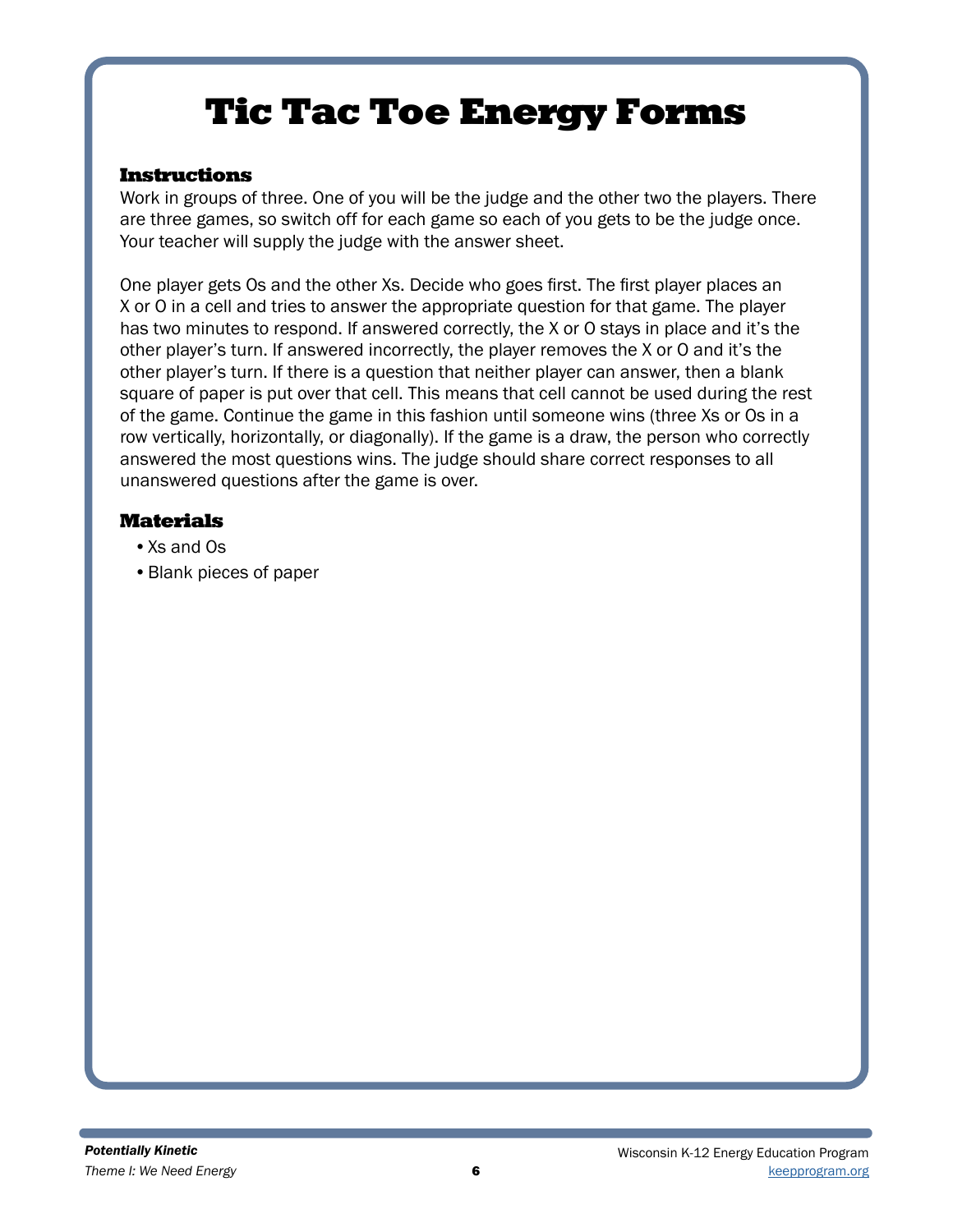## Tic Tac Toe Energy Forms

## Game 1 Questions

| What would you have to do<br>to a spring to give it elastic<br>potential energy? | What do an inflated balloon,<br>a stretched rubber band,<br>and an extended bungee<br>cord have in common? | What form of energy does a<br>rolling ball have?            |
|----------------------------------------------------------------------------------|------------------------------------------------------------------------------------------------------------|-------------------------------------------------------------|
| How do you know a piece<br>of wood has stored<br>potential energy?               | What must you do to a book<br>found on a table to give it<br>more gravitational<br>potential energy?       | What form of energy allows<br>you to watch television?      |
| Define kinetic energy.                                                           | What is the definition<br>of energy?                                                                       | True or false: An apple has<br>energy. Explain your answer. |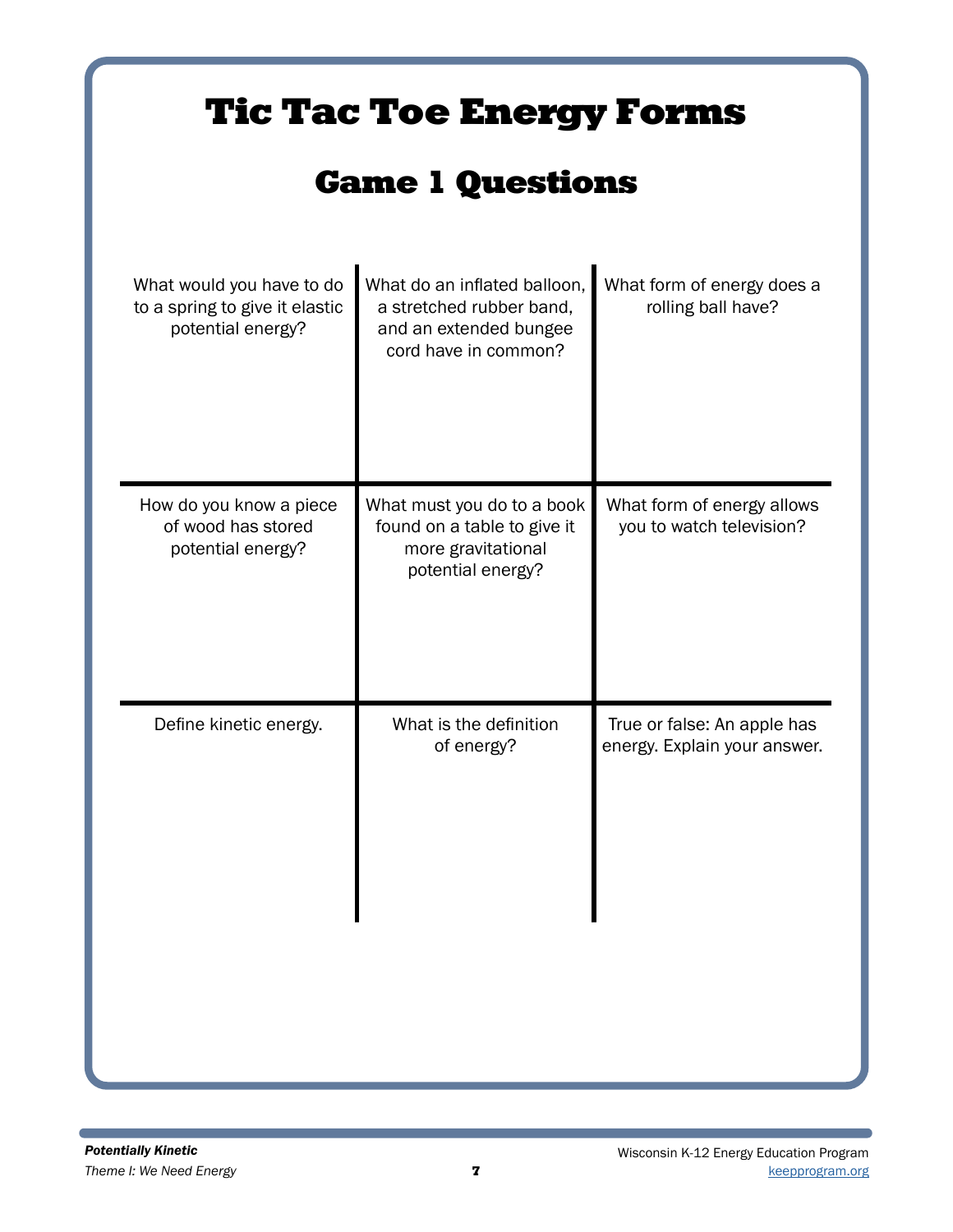| <b>Tic Tac Toe Energy Forms</b>                                                      |                                                    |                                                          |  |  |
|--------------------------------------------------------------------------------------|----------------------------------------------------|----------------------------------------------------------|--|--|
| <b>Game 2 Questions</b>                                                              |                                                    |                                                          |  |  |
| What form of energy is<br>demonstrated by twisting a<br>rubber band?                 | What type of energy is<br>present in a rain cloud? | What form of energy is<br>present in an unlit candle?    |  |  |
| What do batteries, bananas,<br>and baking soda mixed with<br>vinegar have in common? | What form of energy is<br>involved in writing?     | What kind of potential energy<br>does a battery contain? |  |  |
| What energy form enables<br>you to listen to your<br>favorite music?                 | Give three examples of<br>sound energy.            | Name three forms of<br>potential energy.                 |  |  |